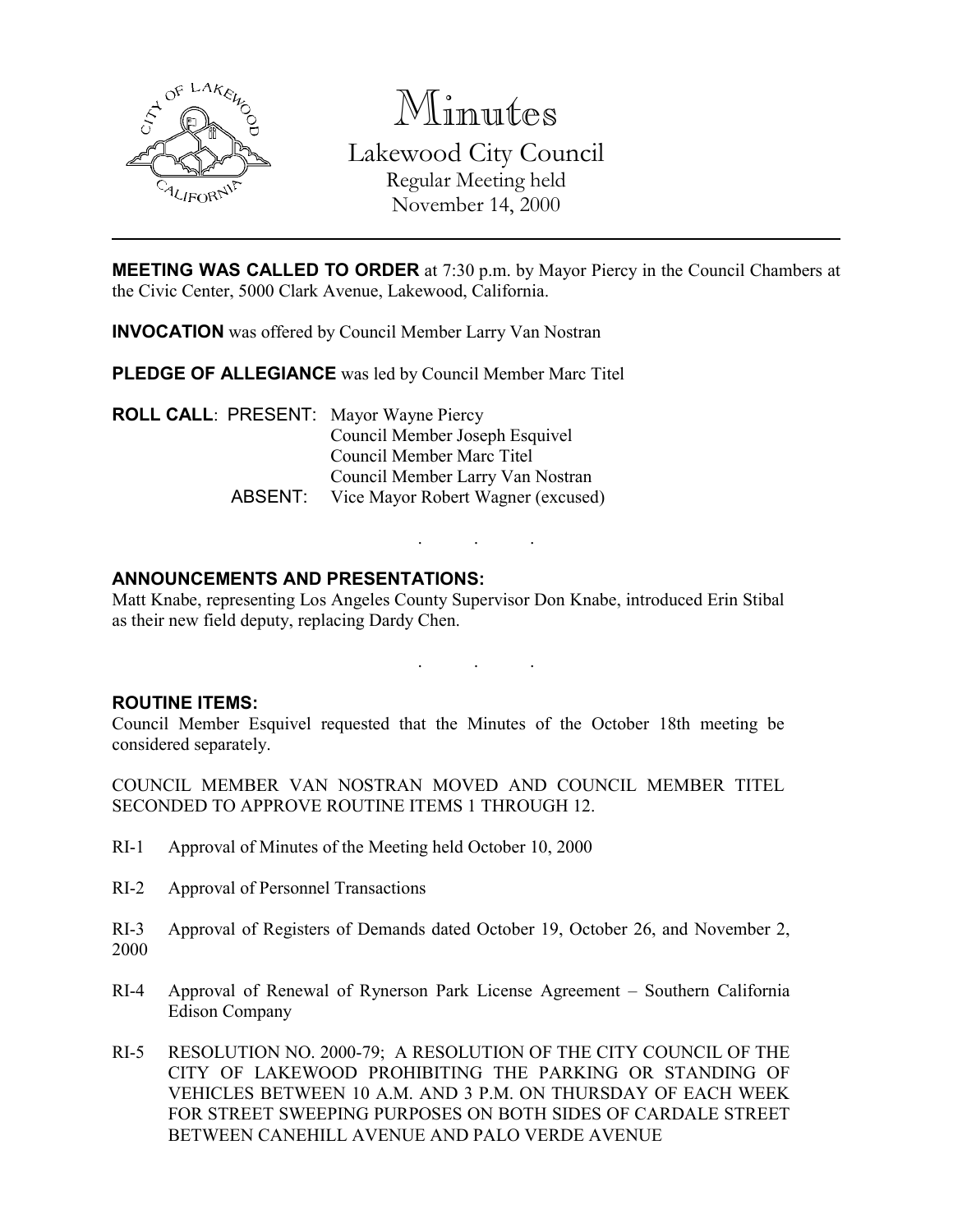City Council Minutes November 14, 2000 Page 2

#### ROUTINE ITEM: Continued

- RI-6 Approval of Re-appropriation for Street Light Upgrade Project
- RI-7 Approval of Maintenance Contract for Document Imaging System
- RI-8 RESOLUTION NO. 2000-80; A RESOLUTION OF THE CITY COUNCIL OF THE CITY OF LAKEWOOD ESTABLISHING A "NO PARKING, MONDAY TO FRIDAY, 7 A.M. TO 4 P.M., BUS LOADING" ZONE ON THE WEST SIDE OF NIPOMO AVENUE WITHIN THE CITY OF LAKEWOOD
- RI-9 Acceptance of Notice of Completion for Public Works Contract 2000-12, CDBG Hardscape Project, Worthy Construction Company, Inc.
- RI-10 Approval of Engineering and Traffic Survey Services Agreement with Newport Traffic Studies
- RI-11 Report of Monthly Investment Transactions
- RI-12 Acceptance of Notice of Completion for Public Works Contract 00-13, Local Street Pavement Rehab (CDBG), Excel Paving Company

UPON ROLL CALL VOTE, THE MOTION WAS APPROVED:

AYES: COUNCIL MEMBERS: Van Nostran, Esquivel, Titel and Piercy NAYS: COUNCIL MEMBERS: None ABSENT: COUNCIL MEMBERS: Wagner

Approval of Minutes of the Meeting held October 18, 2000.

COUNCIL MEMBER TITEL MOVED AND COUNCIL MEMBER VAN NOSTRAN SECONDED TO APPROVE THE MINUTES OF OCTOBER 18, 2000. UPON ROLL CALL VOTE, THE MOTION WAS APPROVED:

AYES: COUNCIL MEMBERS: Van Nostran, Titel and Piercy NAYS: COUNCIL MEMBERS: None ABSENT: COUNCIL MEMBERS: Wagner ABSTAIN: COUNCIL MEMBERS: Esquivel

#### 1.1 • PURCHASING BID 00-7, IACOBONI LIBRARY INTERIOR SIGNAGE

Director of Finance, Larry Schroeder, presented an oral report based on the memorandum contained in the agenda packet and reported formal bids had been solicited for the purchase of interior signage for the Iacoboni Library Renovation Project, and one bid had been received. It was the recommendation of staff that the City Council authorize the purchase of interior signage from National Visual Systems in the amount of \$28,982.01.

. . .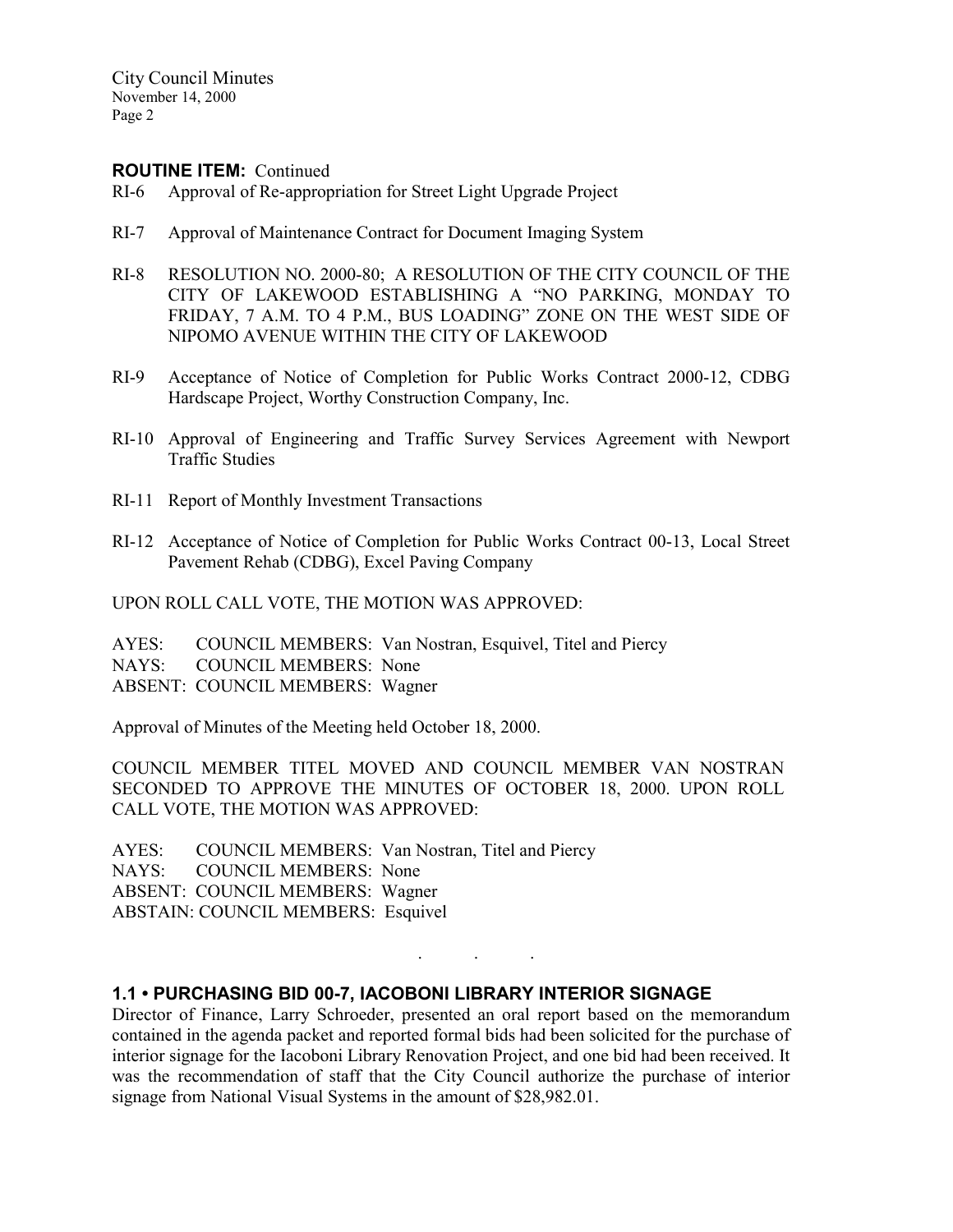#### 1.1 • PURCHASING BID 00-7, IACOBONI LIBRARY INTERIOR SIGNAGE - Continued

Mayor Piercy opened the public hearing at 7:40 p.m. and called for anyone in the audience wishing to address the City Council on this matter. There was no response.

COUNCIL MEMBER TITEL MOVED AND COUNCIL MEMBER VAN NOSTRAN SECONDED TO CLOSE THE PUBLIC HEARING AND APPROVE STAFF'S RECOMMENDATION. UPON ROLL CALL VOTE, THE MOTION WAS APPROVED:

AYES: COUNCIL MEMBERS: Van Nostran, Esquivel, Titel and Piercy<br>NAYS: COUNCIL MEMBERS: None COUNCIL MEMBERS: None ABSENT: COUNCIL MEMBERS: Wagner

### 1.2 • PURCHASING BID 00-8, CUTAWAY E-450 VAN WITH BOX

The Finance Director presented an oral report based on the memorandum contained in the agenda packet and stated two bids had been received for the purchase of an E-450 natural gaspowered van with box to be utilized by the Cable TV staff. He noted that there was funding available through the South Coast Air Quality Management District to offset the cost of alternate fuel vehicles that reduce pollution. He reported that taking into consideration the local sales tax revenue generated, Pacific Ford, located within the City of Lakewood, was the low bidder. It was the recommendation of staff that the City Council authorize the purchase of an E-450 van with box from Pacific Ford in the amount of \$47,289.01.

. . .

Council Member Titel inquired if the specified vehicle had to be a Ford. The Finance Director responded by stating that the chassis was specified by weight classification not manufacturer and that any make meeting the specifications could have been included in a bid.

Responding to a question from Council Member Van Nostran, Assistant City Manager Michael Stover stated that the box for the van was specified to accommodate the cable production equipment.

Council Member Van Nostran also inquired about the availability of natural gas and the possibility of providing fueling stations for alternate fuel vehicles. Public Works Director Lisa Rapp responded by stating that there was currently one slow-fill station for natural gas at the Nixon maintenance yard and that we also had access to a quick-fill station operated by the City of Long Beach at El Dorado Park. She also noted that staff was looking into available grant funding for the design and installation of alternate fuel stations.

Mayor Piercy opened the public hearing at 7:45 p.m. and called for anyone in the audience wishing to address the City Council on this matter. There was no response.

COUNCIL MEMBER TITEL MOVED AND COUNCIL MEMBER VAN NOSTRAN SECONDED TO APPROVE STAFF'S RECOMMENDATION.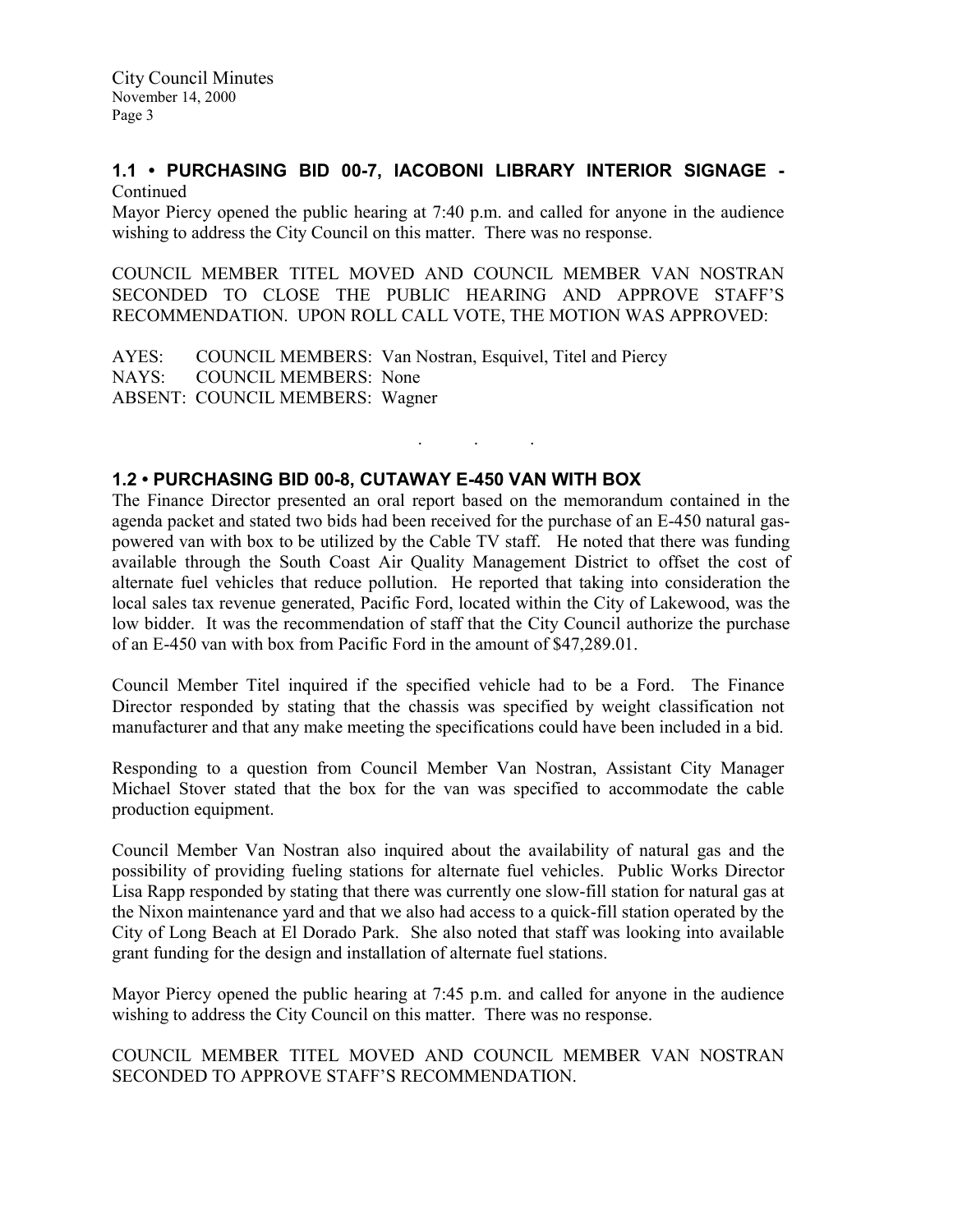### 1.2 • PURCHASING BID 00-8, CUTAWAY E-450 VAN WITH BOX - Continued UPON ROLL CALL VOTE, THE MOTION WAS APPROVED:

AYES: COUNCIL MEMBERS: Van Nostran, Esquivel, Titel and Piercy NAYS: COUNCIL MEMBERS: None ABSENT: COUNCIL MEMBERS: Wagner

# 3.1 • SKY KNIGHT HELICOPTER MAINTENANCE AGREEMENT

Deputy City Manager Sandi Ruyle presented an oral report based on her memorandum contained in the agenda packet and reported AirFlite, Inc. had been providing helicopter maintenance personnel and equipment for the City's three Sky Knight helicopters on a standby agreement since September. Staff had researched options and potential providers for the helicopter maintenance program and found that AirFlite, a subsidiary of Toyota Motor Sales, U.S.A., appeared to meet all mandatory qualifications for our program, including a staff mechanic certified in the maintenance of our equipment by its manufacturer. It was the recommendation of staff that the City Council authorize the execution of a helicopter maintenance agreement with AirFlite, Inc. for the period beginning November 14, 2000 and ending June 30, 2002.

. . .

Tommy Walker, General Manager for AirFlite, stated they were please to provide service to the City and that they were committed to maintaining our aircraft in the safest way possible. He responded to a question from Council Member Van Nostran by stating they were currently providing service to many private helicopters as well as three helicopters owned by the Boeing Corporation and that business had been expanding.

COUNCIL MEMBER VAN NOSTRAN MOVED AND COUNCIL MEMBER ESQUIVEL SECONDED TO APPROVE THE RECOMMENDATION AS PRESENTED BY STAFF. UPON ROLL CALL VOTE, THE MOTION WAS APPROVED:

AYES: COUNCIL MEMBERS: Van Nostran, Esquivel, Titel and Piercy NAYS: COUNCIL MEMBERS: None ABSENT: COUNCIL MEMBERS: Wagner

# 3.2 • PLANT #13 MANGANESE REMOVAL PLANT PROJECT FUNDING AND **DESIGN**

. . .

Jim Glancy, Director of Water Resources, presented an oral report based on his memorandum contained in the agenda packet and reported the City had received an order from the State Department of Health Services to deal with two wells in the City that had experienced a level of manganese in excess of secondary water standards. He noted that the manganese was a naturally occurring mineral and did not pose any health related problem, but was rather aesthetic in nature. He reported that the Water Replenishment District of Southern California had expanded its no interest loan program to cover treatment for secondary standards like manganese. He also reported that proposals had been requested for engineering services to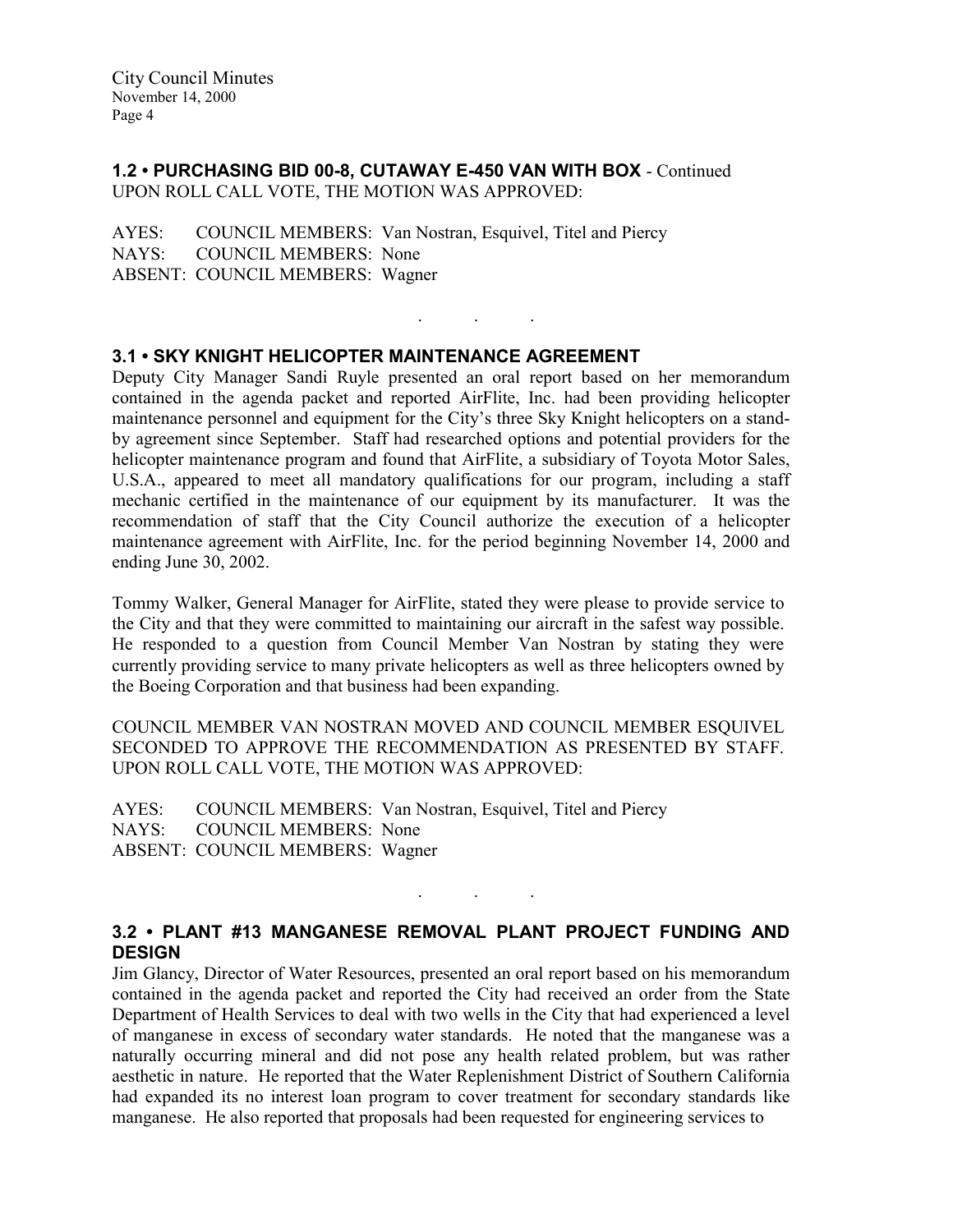### 3.2 • PLANT #13 MANGANESE REMOVAL PLANT PROJECT FUNDING AND DESIGN - Continued

develop a package water treatment system, with Boyle Engineering rating highest in the areas of experience, recent related work, availability, qualifications of assigned staff, estimated cost and approach to the project. It was the recommendation of the Water Committee that staff be directed to prepare a letter of interest for participation in the WRD Clean Water No Interest Loan Program and upon approval, execute an agreement; and authorize the execution of an agreement with Boyle Engineering Corporation for the development of a package water treatment system in an amount not to exceed \$115,000.

COUNCIL MEMBER VAN NOSTRAN MOVED AND COUNCIL MEMBER ESQUIVEL SECONDED TO APPROVE THE RECOMMENDATIONS OF THE WATER COMMITTEE. UPON ROLL CALL VOTE, THE MOTION WAS APPROVED:

AYES: COUNCIL MEMBERS: Van Nostran, Esquivel, Titel and Piercy NAYS: COUNCIL MEMBERS: None ABSENT: COUNCIL MEMBERS: Wagner

# 3.3 • URBAN WATER MANAGEMENT PLAN 2000 UPDATE

The Water Resources Director displayed slides and presented an oral report based on his memorandum contained in the agenda packet and stated the Urban Water Management Plan was originally developed in response to State legislation. The 2000 Plan updates the 1995 Plan and looks at long range water supply and demand, water conservation efforts and water shortage contingency plans. He concluded by stating the Plan must be adopted by the City Council following a public comment period and public hearing.

. . .

Council Member Titel noted that during the drought, the City had put into its municipal code mechanisms for water conservation that would automatically kick in based on usage. He confirmed with Mr. Glancy that part of the review process was to look at those regulations and see if they were still valid or required an update.

Mayor Piercy inquired if the plan covered all of Lakewood. Mr. Glancy responded by stating that there were Lakewood residents who were served by the Southern California Water Company, who would prepare its own plan for approval by its board of directors and the State Department of Water Resources.

COUNCIL MEMBER TITEL MOVED AND COUNCIL MEMBER ESQUIVEL SECONDED TO OPEN THE PUBLIC COMMENT PERIOD AND SET A PUBLIC HEARING FOR DECEMBER 12, 2000. UPON ROLL CALL VOTE, THE MOTION WAS APPROVED:

AYES: COUNCIL MEMBERS: Van Nostran, Esquivel, Titel and Piercy NAYS: COUNCIL MEMBERS: None ABSENT: COUNCIL MEMBERS: Wagner